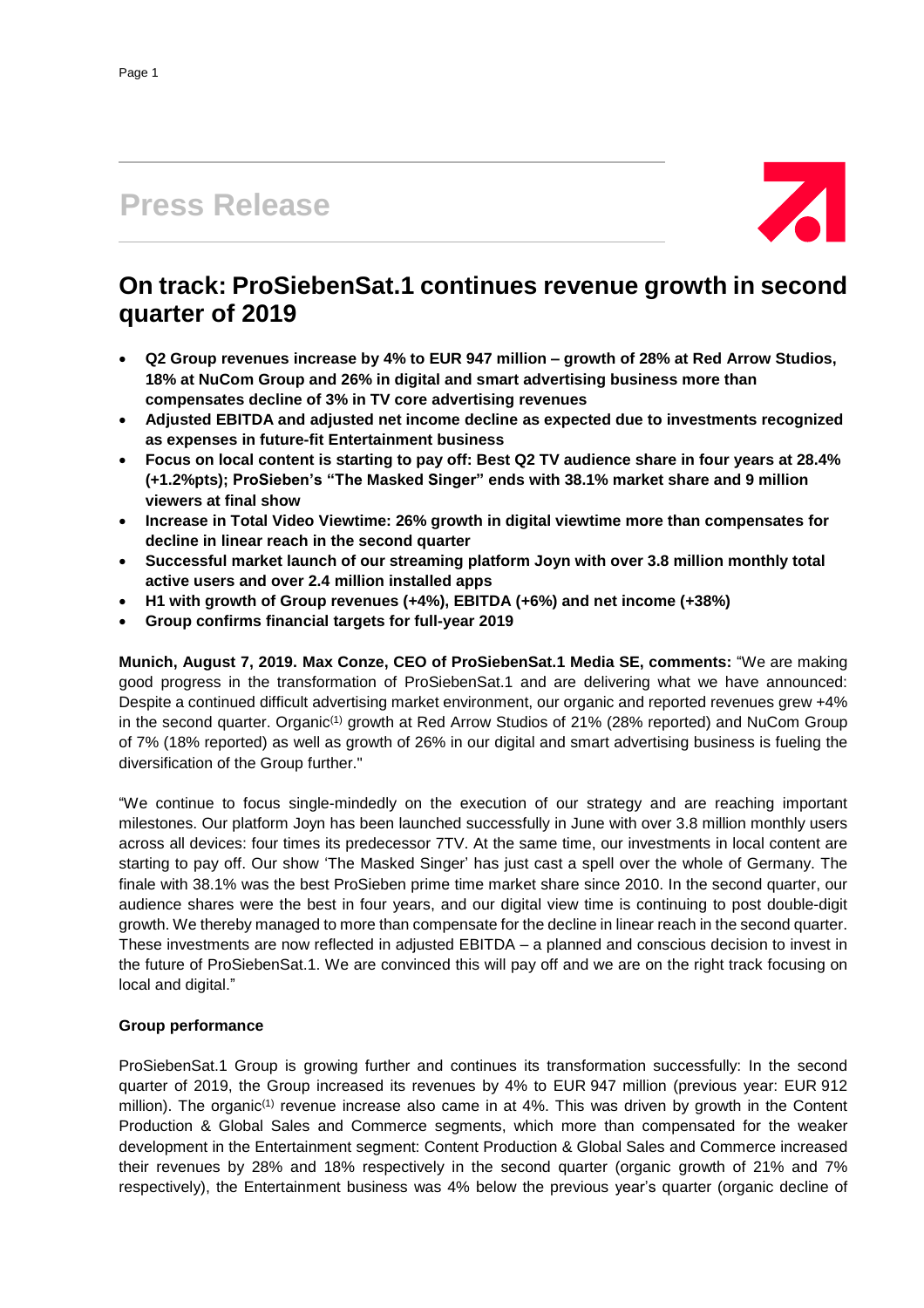1%). Total advertising revenues in the Entertainment segment declined by 2% compared to the previous year with the digital and smart advertising business growing strongly by 26% while TV core advertising revenues were down by 3%. The Group's adjusted EBITDA came in as expected and declined by 18% to EUR 213 million (previous year: EUR 259 million) in the second quarter. As previously announced, this decline reflects the investments recognized as expenses into the future of the Entertainment business as well as lower advertising revenues. The Group has decided to strengthen its investments in the areas of content, digital platforms and advertising technologies. Adjusted net income decreased by 38% to EUR 85 million (previous year: EUR 136 million) in the second quarter as planned.

In the first half of 2019, ProSiebenSat.1 Group's revenues grew by 4% to EUR 1,860 million (previous year: EUR 1,794 million; organic growth of 4%). Adjusted EBITDA declined by 12% to EUR 403 million in the first six months of the year (previous year: EUR 459 million), while adjusted net income was down by 22% to EUR 179 million (previous year: EUR 230 million). However, EBITDA (EUR 384 million; +6%) and net income (EUR 215 million; +38%) respectively posted an increase in the first half of the year especially due to lower one-time expenses as in the previous year.

#### **Segment performance**

In the **Entertainment** segment, external revenues declined by 4% in the second quarter of 2019. Organically, external revenues decreased slightly by 1%. The Group's digital and smart advertising business once again developed dynamically, rising clearly by 26% in the second quarter and thus partly compensating for the decline in the TV core advertising revenues. These were 3% below the previous year's figure in the second quarter. Furthermore, the deconsolidation of the video-on-demand portal maxdome and the online fitness provider 7NXT had an impact overall. In the audience market, ProSiebenSat.1 Group's channels posted their best second quarter in four years with a market share of 28.4% (14- to 49 year-olds; +1.2%pts). The audience share continued to rise in July and was well above the previous year's level at 28.6% (+0.9%pts). Digital viewtime rose by 26% in the second quarter. In particular, the formats "The Masked Singer", "Joko und Klaas gegen ProSieben" and "Das SAT.1-Frühstücksfernsehen" are popular with viewers on all platforms. Due to the strong digital growth and an increasing audience share, ProSiebenSat.1 more than compensated for the decline in linear reach: In the second quarter, Total Video Viewtime – the total minutes viewed on all of the Group's linear channels and digital entertainment platforms – was at 257 bn minutes, 0.3% more than in the same period of the previous year (previous year: 256 bn minutes).

Furthermore, the streaming platform Joyn, which ProSiebenSat.1 operates with Discovery Communications, was successfully launched in June. Less than 24 hours after its start, the app was already number 1 in the download charts, and currently records around 3.8 million monthly total active users across all devices and over 2.4 million installed apps. Joyn offers its users live streams from over 50 TV channels and an extensive on-demand offer of exclusive series, shows and previews.

In the **Content Production & Global Sales** segment (Red Arrow Studios), external revenues posted double-digit growth again in the second quarter of 2019, rising by 28%. Organic revenue growth was 21%. Particularly the again strongly performing production business of Red Arrow Studios in Germany, the US and UK contributed to this. In the production business, the formats "First Responders Live" (for Fox USA), "The Weekly" (for FX/Hulu) and "Vienna Blood" (for ORF/ZDF) in particular had a positive impact in this quarter. Also the global digital studio Studio71 generated a double-digit revenue increase in Germany and the US.

The **Commerce** business with NuCom Group also continued its double-digit growth, increasing its external revenues by 18% in the second quarter of 2019. Organically, revenues rose by 7%. The core areas of Experiences and Beauty & Lifestyle developed positively in this period. The Matchmaking and Consumer Advice businesses each benefited substantially from the initial consolidation of the US online matchmaking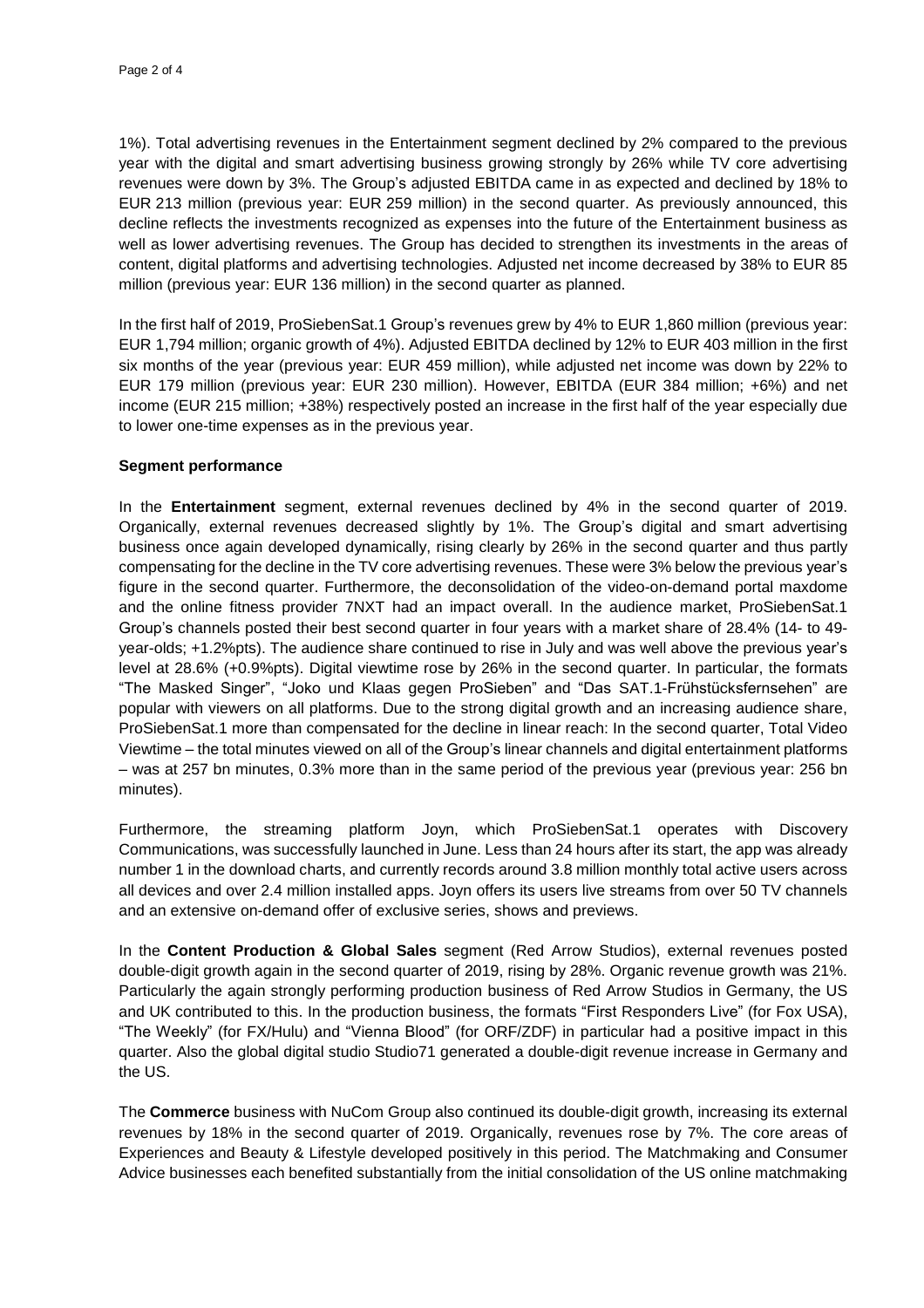service eharmony and of Aroundhome, an online broker for products and services related to the home, respectively.

#### **Financial outlook: Full-year targets confirmed**

Despite the TV advertising market performing weaker than expected, the business performance in the first half of the year was in line with the 2019 full-year targets for revenues and earnings that were presented by the Group at the Annual Press Conference in March 2019.

As also announced at the Annual Press Conference, ProSiebenSat.1 has decided to invest consistently in the future of its Entertainment business, especially in local content. The emphasis on local content is already starting to pay off as the Group posts an increasing Total Video Viewtime with audience market shares as well as digital view time rising. The focus of these investments recognized as expenses is in the second and third quarters. The Group has already reflected the related earning impacts on the full-year in its fullyear outlook. ProSiebenSat.1 is also continuously expanding the business of NuCom Group. In this context, the Group has decided to further accelerate and strengthen the competitive position in the online beauty business through additional investments recognized as expenses in the portfolio company Flaconi. Besides, the Group continues to work on cost improvements in its core business also in the second half of the year.

In the TV advertising market, visibility is expected to remain low also in the second half of the year. Regardless of the stated growth investments and subject to the development of the macroeconomic environment and the TV advertising market in the second half of the year, ProSiebenSat.1 continues to aim for a revenue increase in the mid-single-digit percentage range and an adjusted EBITDA margin between 22% and 25% for full-year 2019 and is thus confirming its full-year targets.

Further key financial figures can be found on our Group website at www.ProSiebenSat1.com. The presentation and the half-yearly financial report for 2019 will also be available here from 7:30 a.m. on August 7, 2019.

(1) Organic = Adjusted for portfolio and currency effects

### **Key figures of ProSiebenSat.1 Group**

| in EUR m                                                                 | Q2 2019 | Q2 2018 | Change in % | H <sub>1</sub> 2019 | H <sub>1</sub> 2018 | Change in % |
|--------------------------------------------------------------------------|---------|---------|-------------|---------------------|---------------------|-------------|
| Revenues                                                                 | 947     | 912     | 4%          | 1,860               | 1,794               | 4%          |
| Total costs                                                              | $-812$  | $-742$  | 9%          | $-1.605$            | $-1,550$            | 4%          |
| Operating $costs^{(1)}$                                                  | $-743$  | $-661$  | 12%         | $-1,475$            | $-1.350$            | 9%          |
| Adjusted EBITDA <sup>(2)</sup>                                           | 213     | 259     | $-18%$      | 403                 | 459                 | $-12%$      |
| Adjusted EBITDA margin (in<br>%)                                         | 22.5%   | 28.4%   | $-5.9%$ pts | 21.7%               | 25.6%               | $-3.9%$ pts |
| <b>EBITDA</b>                                                            | 204     | 230     | $-12%$      | 384                 | 363                 | 6%          |
| Reconciling items                                                        | -9      | $-28$   | -67%        | $-19$               | -96                 | $-80%$      |
| Operating result (EBIT)                                                  | 144     | 178     | $-19%$      | 273                 | 260                 | 5%          |
| Financial result                                                         | $-13$   | 6       |             | 36                  | $-30$               |             |
| Net income                                                               | 94      | 125     | $-25%$      | 215                 | 155                 | 38%         |
| Net income attributable to<br>shareholders of<br>ProSiebenSat.1 Media SE | 93      | 126     | $-26%$      | 215                 | 153                 | 41%         |
| Net income attributable to<br>non-controlling interests                  |         | $-1$    |             | $-1$                | $\overline{2}$      |             |
| Adjusted net income <sup>(3)</sup>                                       | 85      | 136     | -38%        | 179                 | 230                 | -22%        |
| Adjusted earnings per share<br>(in EUR)                                  | 0.37    | 0.60    |             | 0.79                | 1.00                |             |
| Free cash flow $(4)$                                                     | $-25$   | $-199$  | $-88%$      | $-79$               | $-143$              | -45%        |
| Free cash flow before M&A (5)                                            | 76      | -3      |             | 15                  | 83                  | $-82%$      |
| Cash flow from operating<br>activities                                   | 404     | 266     | 52%         | 687                 | 607                 | 13%         |